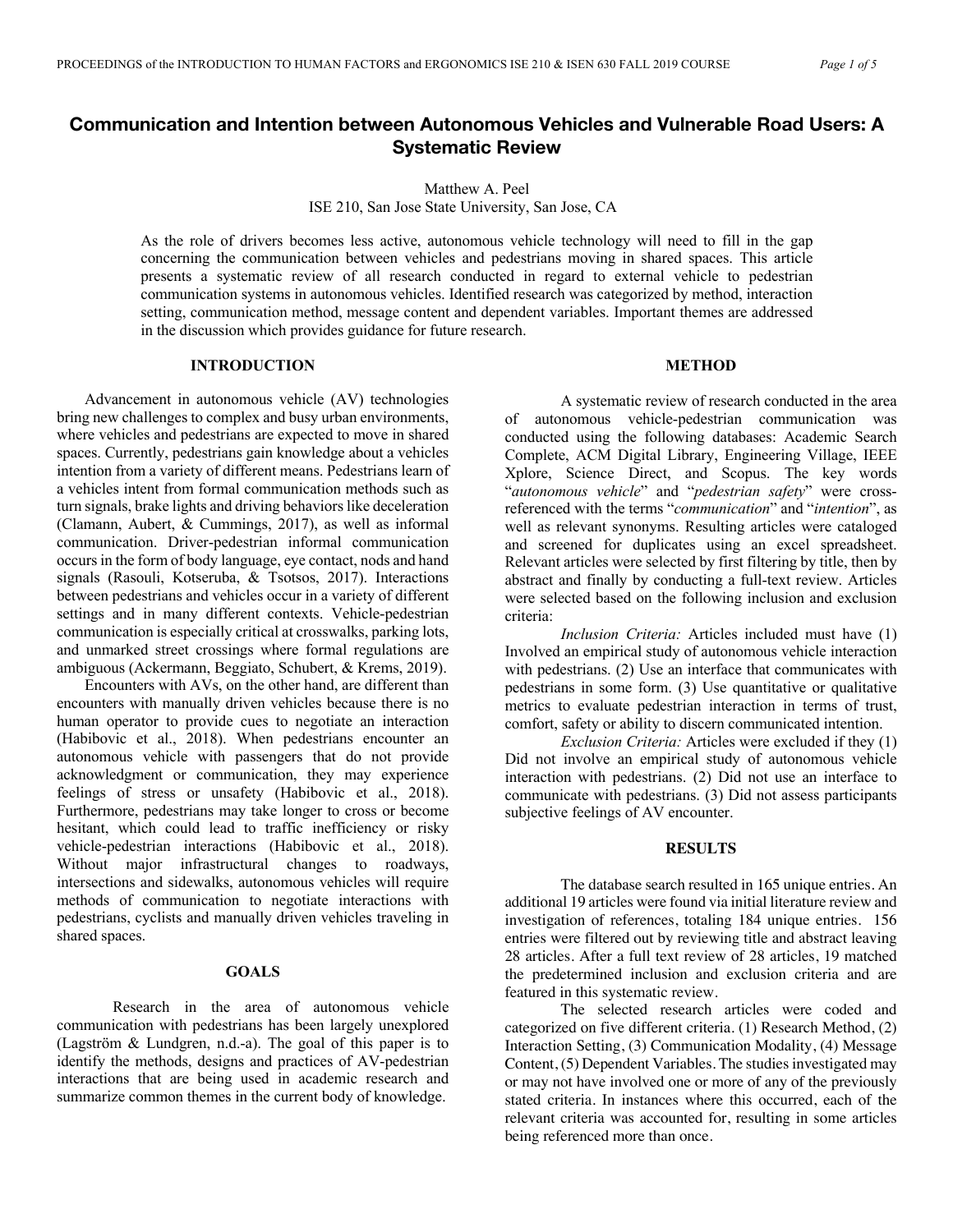*Research Methods:* All selected articles investigated vehicle-to-pedestrian (V2P) communication systems (Hussein, García, Armingol, & Olaverri-Monreal, 2016) with pedestrians. Four different research methods were identified. Of the 19 accepted research articles, 74% were conducted in either virtual reality or real world settings. Only 26% were conducted using video or surveys. It should be noted that some of the articles conducted design research, such as focus groups in addition to V2P communication research. Design research is not the focus of the current systematic review and these methods were not reported here.

#### **Table 1:** Research Methods

| <b>Research Methods</b> | N |
|-------------------------|---|
| Virtual Reality         |   |
| Real World              |   |
| Video                   | 3 |
| Survey                  |   |

*Interaction Setting:* The interaction setting refers to the setting in which the vehicle-pedestrian interaction occurred. Four types of interaction settings were identified. A total of 22 interaction settings were tested across 19 research articles. Zebra crosswalks were most prevalent, appearing in 68% of articles, followed by unmarked/unprotected crossings, parking lots and other/unspecified interactions.

### **Table 2:** Interaction Setting

| <b>Interaction Setting</b>    |  |
|-------------------------------|--|
| Zebra Crosswalk               |  |
| Unmarked/Unprotected Crossing |  |
| Parking Lot                   |  |
| Other/Unspecified             |  |

*Communication Modality:* All V2P communication system used one or more communication modalities to deliver a message to pedestrians. Across all studies, three communication modalities were used. Nearly all communication systems (94%) used visual means to communicate with pedestrians. 32% of research investigated auditory modalities. Haptic communication methods were only investigated by 2 articles.

**Table 3:** Communication Modalities

| <b>Communication Modality</b> |  |
|-------------------------------|--|
| Visual                        |  |
| Auditory                      |  |
| Haptic                        |  |

*Message Content:* Message content refers to what information is actually conveyed to the pedestrian. There were four different types of messages communicated across multiple modalities. Most articles investigated multiple content types.

Vehicle intention, where the vehicle informs pedestrians of what it will do next (ex. slowing down or stopping) was the most common message communicated, occurring in 79% of research. Pedestrian advice, where the vehicle informs pedestrians what they should do (ex. "you may cross" or "don't cross") was the second most prevalent message conveyed occurring in 58% of research. Pedestrian acknowledgment and vehicle mode were used 32% of research and 16% of research respectively.

**Table 4:** Message Content

| <b>Message Content</b>    | N  |
|---------------------------|----|
| Vehicle Intention         | 15 |
| Pedestrian Advice         | 11 |
| Pedestrian Acknowledgment | h  |
| Vehicle Mode              |    |

*Dependent Variables:* Interactions between pedestrians and V2P communication systems were measured by a variety of different means. Researchers most often measured either pedestrians perceived comfort / safety or signal intention understanding. Each were used as dependent variable measurements in 42% of research. The remaining measurements were each used in 15% or less of research.

**Table 5:** Dependent Variables

| <b>Dependent Variables</b>                 | N |
|--------------------------------------------|---|
| Perceived Safety and Comfort               | 8 |
| Signal Intention Understanding             | 8 |
| Trust in Autonomous Vehicles               | 3 |
| Subjective Rating                          | 3 |
| Decision to Cross Time/Time Taken to Cross | 3 |
| Safe to Cross Duration                     | 2 |
| Participant Behavior/Hesitation            |   |

### **DISCUSION**

Across the selected articles, researchers created and tested different vehicle to pedestrian communication systems. V2P designs tended to consist of some combination of LED light strips, LED monitor displays, projectors or speakers applied to either the windshield, body, or grill of the vehicle.

Seven research articles strictly focused on determining if a given V2P design was better or worse than another. Of the twelve articles that answered whether or not the V2P system was necessary compared to an autonomous vehicle without a V2P system, nine researchers found that V2P systems improved pedestrian crossing in terms of crossing time, trust or feelings of safety. Three articles determined that, while V2P systems helped some pedestrians, there are other more important factors for pedestrian crossings and that V2P systems may not be needed. The following section discuss commonalities and points of interest across research.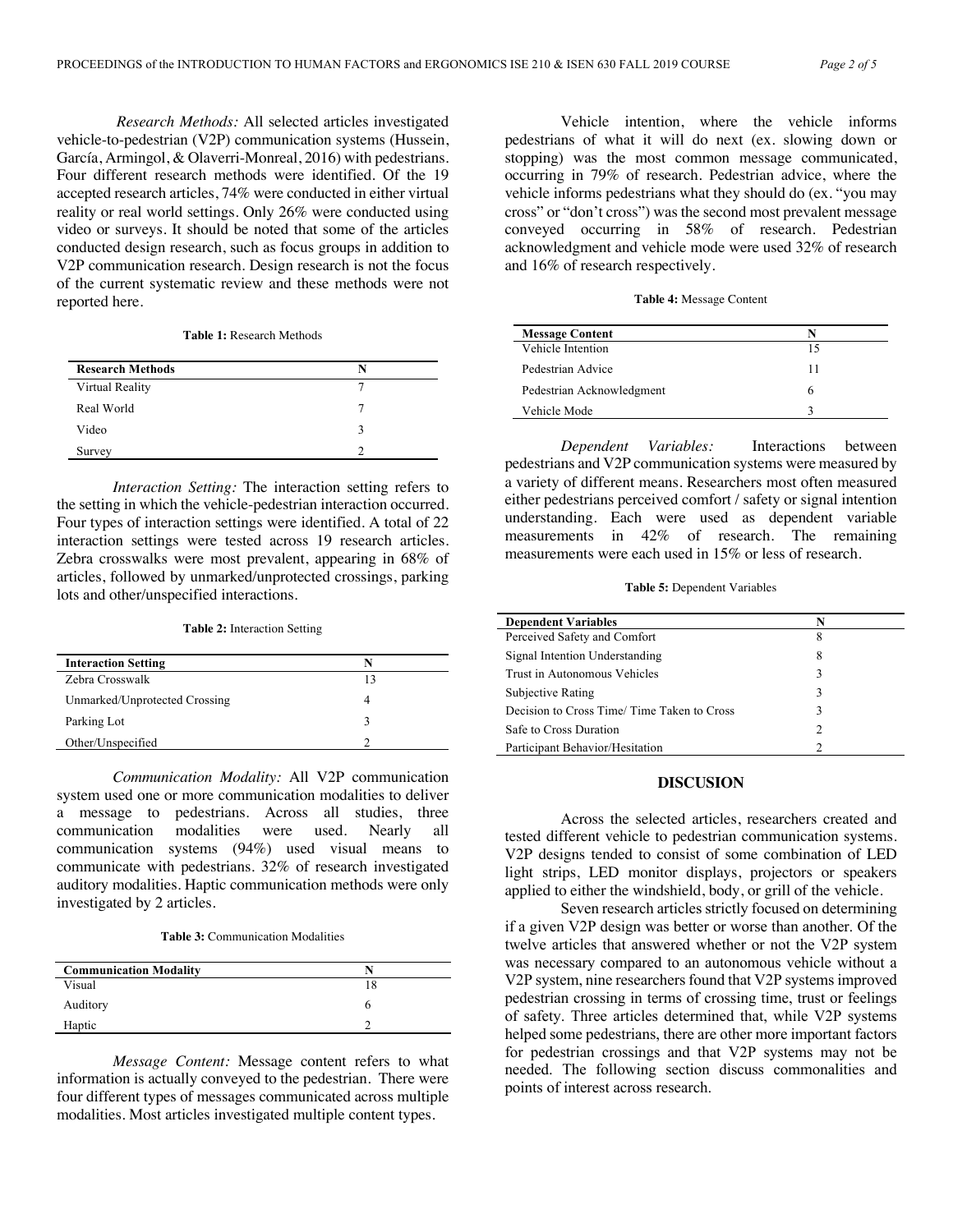# *Research Methods*

Of the four research methods identified, real world and virtual reality were the most common. Real world research generally tested fewer V2P designsthan other research methods with only one out of seven testing more than one design. Furthermore, only three out of seven real world studies involved cars. Other vehicles included, golf carts, pods and segways. No real world vehicle in the selected research was autonomously controlled and all experiments involved some form of deception to convince participants that they were experiencing an autonomous vehicle. Vehicles were actually controlled via remote control or some variation of a wizard of oz driver.

Virtual reality was generally less restrictive because it allowed for more V2P designs to be tested. The majority of virtual reality studies tested more than two types of V2P communication systems. While it was found that "participants will respond to traffic in a simulator as they would in the real world"(Deb, Strawderman, & Carruth, 2018) and simulations were regarded as "realistic and immersive" (de Clercq, Dietrich, Núñez Velasco, de Winter, & Happee, 2019), virtual reality simulations are not without their limitations. Participants can become nauseous from prolonged interaction and must be monitored and allowed to take breaks (de Clercq et al., 2019; Hudson, Deb, Carruth, McGinley, & Frey, 2019; Nguyen, Holländer, Hoggenmueller, Parker, & Tomitsch, 2019).

# *Interaction Setting*

Zebra crosswalks have been primarily investigated by current research. Zebra crosswalks are designated crossing locations characterized by white striped lines and where vehicles are obliged to stop for pedestrians. Unmarked/unprotected crossings and parking lots by contrast are much more ambiguous and require more communication between vehicles and pedestrians to negotiate interactions (de Clercq et al., 2019; Habibovic et al., 2018). Only seven articles researched unmarked/unprotected crossings and parking lots, and only two articles compared a given V2P communication system to more than one interaction setting. Due to the limited research in more complex interaction settings, it is difficult to say whether the current methods of V2P communication will be effective for all traffics situations.

#### *Implicit vs Explicit communication*

Researchers tended to disagree in regard to whether or not information should be presented implicitly or explicitly. In one design study, the most important characteristics of a V2P communication systems to a research focus group was found to be intuitive comprehensibility, recognizability and unambiguousness. (Ackermann et al., 2019). Pedestrians are able to make crossing decisions faster and are able to more accurately predict a vehicles intention with explicit messages (Burns, Oliveira, Thomas, Iyer, & Birrell, 2019). Conversely, explicit information is also subject to language and cultural barriers, making it difficult to create explicit messages that can be easily understood in all potential pedestrian encounters. Due to limitations in AV technology and complexity of vehicle pedestrian interactions, several researchers have noted that it

may never be safe for an AV to give explicit instructions to pedestrians (Clamann et al., 2017; Habibovic et al., 2018; Lagström & Lundgren, n.d.-a). This is because the scenarios that pedestrians encounter AVs are likely to include other vehicles, pedestrians, cyclists or moving objects. The potential for dangerous conditions outside an AV's awareness or control is beyond the scope of what an autonomous vehicle can safely predict.

Implicit messages, on the other hand, can communicate information to pedestrians without using any particular language, making it easier to create a standardized communication method that could work in all countries and cultures. Implicit communication has been shown to necessitate some degree of learning and therefore is problematic when attempting to introduce autonomous vehicles into the market (Ackermann et al., 2019; de Clercq et al., 2019; Habibovic et al., 2018; Lagström & Lundgren, n.d.-a; Matthews, Chowdhary, & Kieson, 2017). A learning curve could increase pedestrian risk and reduce overall trust in autonomous cars.

# *Communication Modalities*

Visual communication modalities were the most common and diverse. Visual information is the primary means of perception for most pedestrians however, it has been noted that these types of communication are not ideal for pedestrians who are "color blind, visually impaired or.. distracted" (Ackermann et al., 2019; Mahadevan, Somanath, & Sharlin, 2018). Text displays (ex. "you may cross") were found to be the least ambiguous form of communication (Chang, Toda, Igarashi, Miyata, & Kobayashi, 2018). Concerns about Text displays are that they can be difficult to read, especially under certain weather conditions and are subject to language barriers (Ackermann et al., 2019).

Other forms of visual communication included light displays and anthropomorphic features such as face, smile, eyes and hands. Light displays were among the most commonly tested, but in many cases required a learning period to be fully understood (Habibovic et al., 2018; Lagström & Lundgren, n.d.-b; Nguyen et al., 2019).

Auditory modalities took the form of explicit messages in either a human or synthetic voice and implicit messages like music, tones or beeps. Auditory information is typically good for grabbing distracted pedestrians attention and is important for visually impaired (Deb et al., 2018). Some researchers noted concern that auditory messages may be drowned out by other sounds or become unrecognizable when many vehicles are present at once (Mahadevan et al., 2018). Some participants expressed confusion of the meaning of certain tones and beeps and became hesitant, misinterpreting them as some form of alarm (Deb et al., 2018; Hudson et al., 2019).

Two articles investigated haptic feedback by means of engaging with pedestrian cell phones. This type of feedback lacks any localization cues and may not be noticeable among other notifications received through this device (Hussein et al., 2016; Mahadevan et al., 2018). Each article reached a different conclusion and more research is necessary to determine if this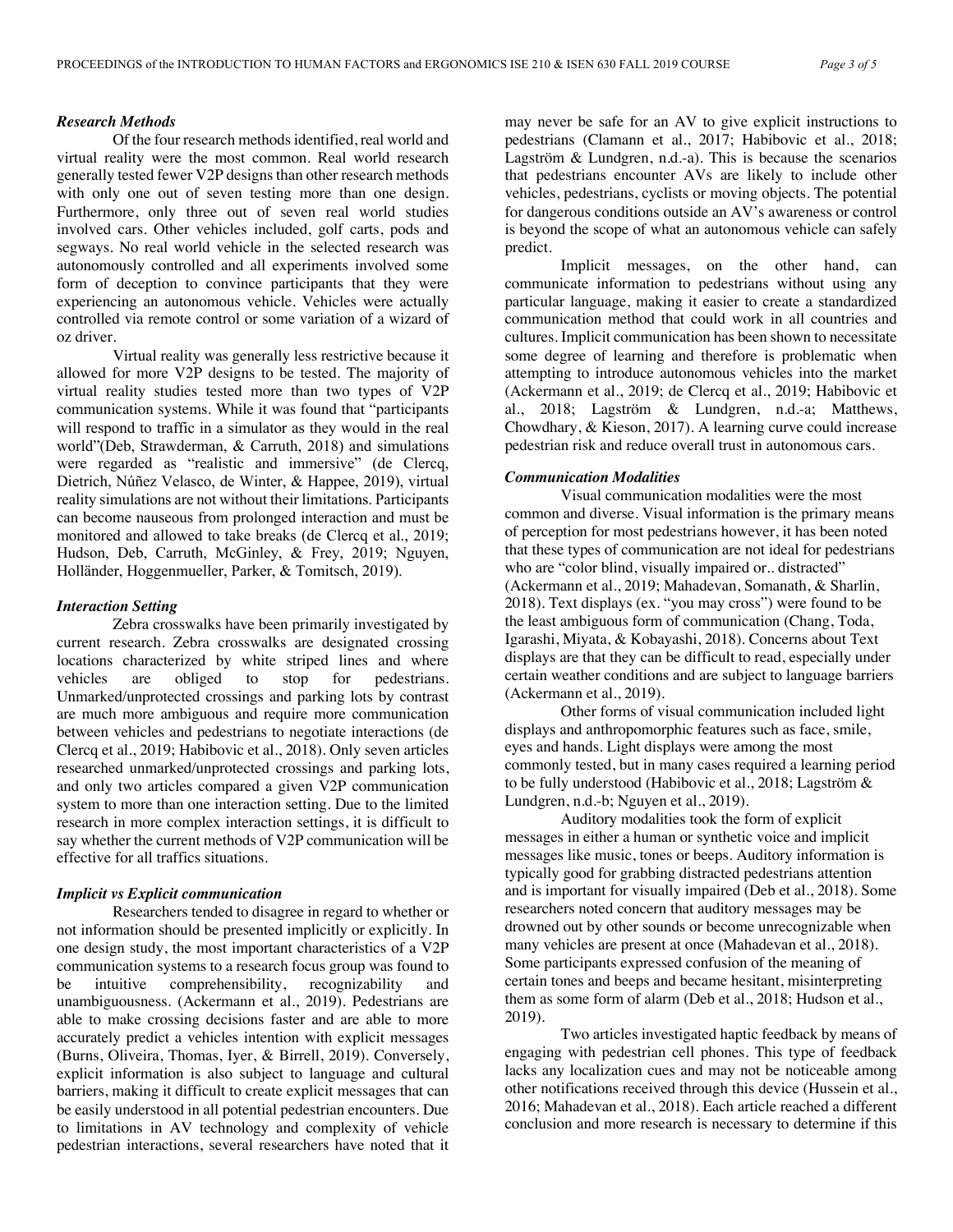would be an effective means of communicating with pedestrians.

# *Message Content*

Message content can take one of four forms: vehicle mode (autonomous or manually driven), acknowledgment of pedestrian, intention of vehicle, or advice to pedestrian.

*Mode:* Several studies found that it is important to communicate the vehicles mode to pedestrians (Chang et al., 2018; Charisi, Habibovic, Andersson, Li, & Evers, 2017; Habibovic et al., 2018; Hudson et al., 2019).When AVs are fairly new, pedestrians will have to interact with several different types of vehicles, full AVs, semi-autonomous vehicles, and manually driven cars. As demonstrated by the passenger in the driver seat phenomenon, a situation in which pedestrians become uncertain when encountering a vehicle with an obviously distracted person sitting in the traditional driver seat (Habibovic et al., 2018; Hudson et al., 2019; Lagström & Lundgren, n.d.-b). The pedestrian can be hesitant because traditional crossing behavior dictates that they make some sort of contact with the person in the driver seat to be sure that they have been noticed. Pedestrians do not experience the same hesitation in instances where there is nobody in the traditional driver seat or when the passengers in the vehicle is attentive (Hudson et al., 2019). Lagström et al (2015), hypothesized that communicating that the vehicle was in autonomous mode would allow pedestrians to quickly disregard the passenger in the driver seat phenomenon and reduce hesitation.

*Acknowledgement:* Acknowledgement can take many forms but always involves a pedestrian receiving feedback that a vehicle is aware of their presence. Perhaps the most notable form of acknowledgment that has been tested is the "eyes on the car", a study which seeks to demonstrate that AV communication with pedestrians can take the form of physical eyes on the body of a vehicle that act much like human eyes making eye contact and acknowledging pedestrians (Chang, Toda, Sakamoto, & Igarashi, 2017). Chang et al (2017), found that they were able to reduce crossing decision times by .287 seconds and resulted in higher feelings of safety. Other forms of acknowledgement are faces, smiles, hands, sounds and lights. Anthropomorphic forms of communication were also found to be among the most ambiguous (Deb et al., 2018; Mahadevan et al., 2018)

*Intention:* Vehicle intention was the most widely study content type. This included informing pedestrians that the vehicle is slowing down, stopping, not stopping, turning, waiting, starting, etc. Intention was found to reduce crossing decision times and increase pedestrian reported safety and comfort (Chang et al., 2017).

*Advice:* Advice was widely researched and found to be the least ambiguous form of communication. Advice could take the form of text scrolling across a vehicle's grill or a projected crosswalk on the road in front of a vehicle inviting pedestrians to cross. All advice suffers from the same limitations as explicit communication in terms of what can be safely communicate to a pedestrian.

# *Color*

There was contention among researchers in regard to appropriate colors to use in the V2P communication systems. Several researchers chose to avoid red, yellow green and blue on the grounds that they already used in other traffic communication systems such as stoplights and emergency vehicles (Habibovic et al., 2018). For researchers that did use these colors, red and yellow were found to be perceived as the most urgent and was often used to indicate that a vehicle was not stopping (Fridman et al., 2017; Li, Dikmen, Hussein, Wang, & Burns, 2018). Green on the other hand was often used to indicate that it was safe for a pedestrian to cross because it does not have the same warning effect (Ackermann et al., 2019; Nguyen et al., 2019).

Some participants noted confusion with certain colors which are traditionally used in traffic lights. They did not understand if the message that was being displayed was an "instruction or express(ed) the vehicles intentions" (Nguyen et al., 2019). This makes sense because when a pedestrian approaches an intersection and checks the light, if it is green it means that traffic is not stopping and the pedestrian should not cross.

# *Trust*

The more exposure a pedestrians have with an AV, the more they trust it. (Matthews et al., 2017) This suggests that trust in AVs will develop as pedestrians gain more experience interacting with them. The need for V2P communication systems may become less prevalent as autonomous vehicles become more common. Furthermore, it was found that even when pedestrians encountered V2P communication systems that fail to function properly and give incorrect information, pedestrians trust was reestablished rapidly (Holländer, Wintersberger, & Butz, 2019).

#### *Time and hesitation*

Measuring time and hesitation were important variables in determining the effectiveness and necessity of V2P communication systems. Hesitation and longer crossing decisions could lead to inefficient road ways and increased pedestrian risk (Habibovic et al., 2018). Time was measured in several different ways: response time to make a crossing decision, time it takes a pedestrian to cross (hurrying, slowly crossing) and the amount of time during an interaction that a pedestrian would feel safe crossing. In most research, crossing time was found to be improved when a V2P communication system was used. However, in several studies, vehicle behavior and gap distance were found to effect crossing time and hesitation the most (Clamann et al., 2017; Fridman et al., 2017; Mahadevan et al., 2018; Nguyen et al., 2019).

# **LIMITATIONS**

One of the major limitations in researching V2P communication devices and autonomous vehicles is the fact that AVs operating in this capacity currently do not exist (Habibovic et al., 2018). Because of this, it is impossible to